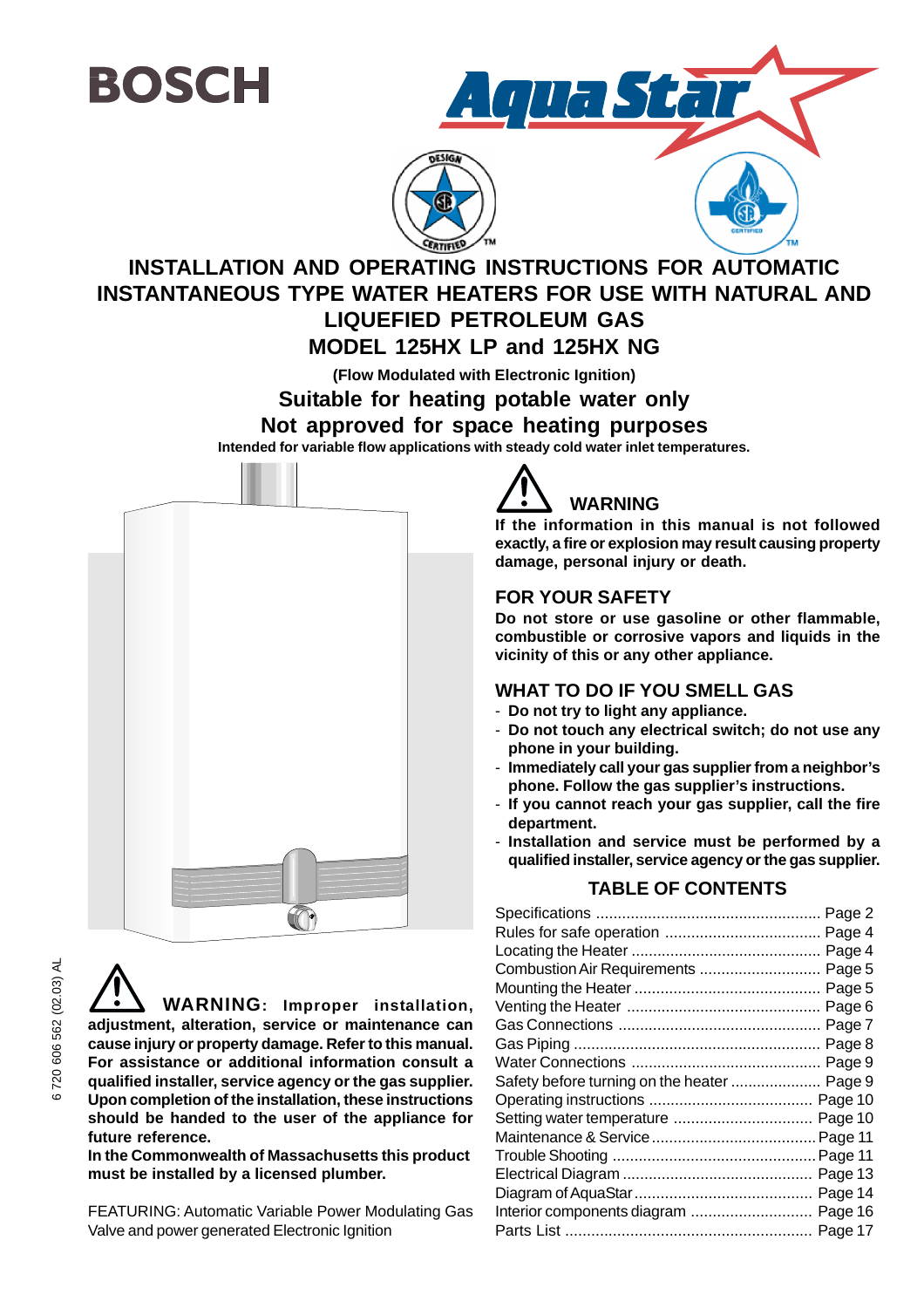#### **Principle of Operation:**

When a hot water faucet is opened, the water flow through the heater causes the gas valve to open. At the same time the hydro-generator activates the electronics which sends a spark to the pilot. The flame sensor confirms the pilot has been lighted and allows the first two burners to come on. The flame sensor confirms correct activation and all burners come on. The pilot goes off. The heat exchanger coils absorb the heat generated by the burners and transfer heat to the water. When the hot water faucet is shut off, the gas valve automatically closes and the burners turn off. Your hot water faucet is an ignition key to activate the water heater, giving you control over your hot water energy use. Every time you turn off your hot water faucet, the energy consumption of your hot water returns to zero.

### **FEATURES**

- Electronic Pilot Ignition driven by hydro-generator
- High Quality Materials for Long Working Life.
- Copper heating coils for endless supply of hot water.
- Burner output proportional to hot water flow demand for maximum energy efficiency.
- Safety flame sensor at pilot burner.
- Automatic overheating protection shut-off sensor.
- Temperature limiter.
- Flue gas safety device.
- Stainless steel burners with stabilized blue flame.
- Built-in corrosion resistant draft inducer.
- Compact space saver: mounts on a wall with two hooks.
- Easily removable one-piece cover.
- Easy one person installation.
- Adjustable water flow restrictor to ensure that water flow demand will not exceed the heating capacity of the heater.
- On/Off Switch to activate system.
- Red LED indicator flashes with low water pressure.
- Green LED indicator main burner condition.

BOSCH is constantly improving our products, therefore specifications are subject to change without prior notice.

#### **AquaStar 125HX LP and 125HX NG Specifications**

Gas Input max.: 117,000 Btu/hr min.: 28,000 Btu/hr

Water Connection ½" Thread fitting NPT

H x W x D 29 3/4" x 18 1/4" x 8 3/4"

Vent 5"

Gas Connection 1/2" NPT thread

Min. Water Pressure 18 Psi at 4 GPM

Max. Water Pressure 150 Psi

Shipping Weight 43 LB

Net Weight 40 LB

1.8 GPM at 90° rise

3.7 GPM at 45° rise

Min. Water Flow 1/2 gal/min

LP GAS Supply Pressure (before Aquastar regulator) min. 11" W.C.

max. 14" W.C.\*

Required LP GAS Pressure at inlet tap while Aquastar is operating: 10.5" W.C.

LP GAS Burner Manifold pressure while Aquastar is operating at maximum input: 9.0" W.C.

Natural Gas Supply Pressure (before Aquastar regulator) min.: 7" W.C. max.: 14" W.C.\*

Required Natural Gas Pressure at inlet tap while Aquastar is operating: 5.7" W.C.

Natural Gas Burner Manifold Pressure while Aquastar is operating at maximum input: 4.2" W.C.

\* Inlet gas pressure before Aquastar regulator must not exceed this value. Pressure may need to be adjusted for high altitudes, see page 7.

### **UNPACKING THE AQUASTAR HEATER**

This heater is packed securely. The box includes two water connection fittings, a control knob, a gas pressure regulator, a pressure relief valve, an incandescent particle tray, two hooks for hanging the heater, this manual, a personal letter, a warranty statement and a warranty registration card. **Do not lose this manual, as there is a charge for replacement.** Please complete and return the enclosed warranty registration card.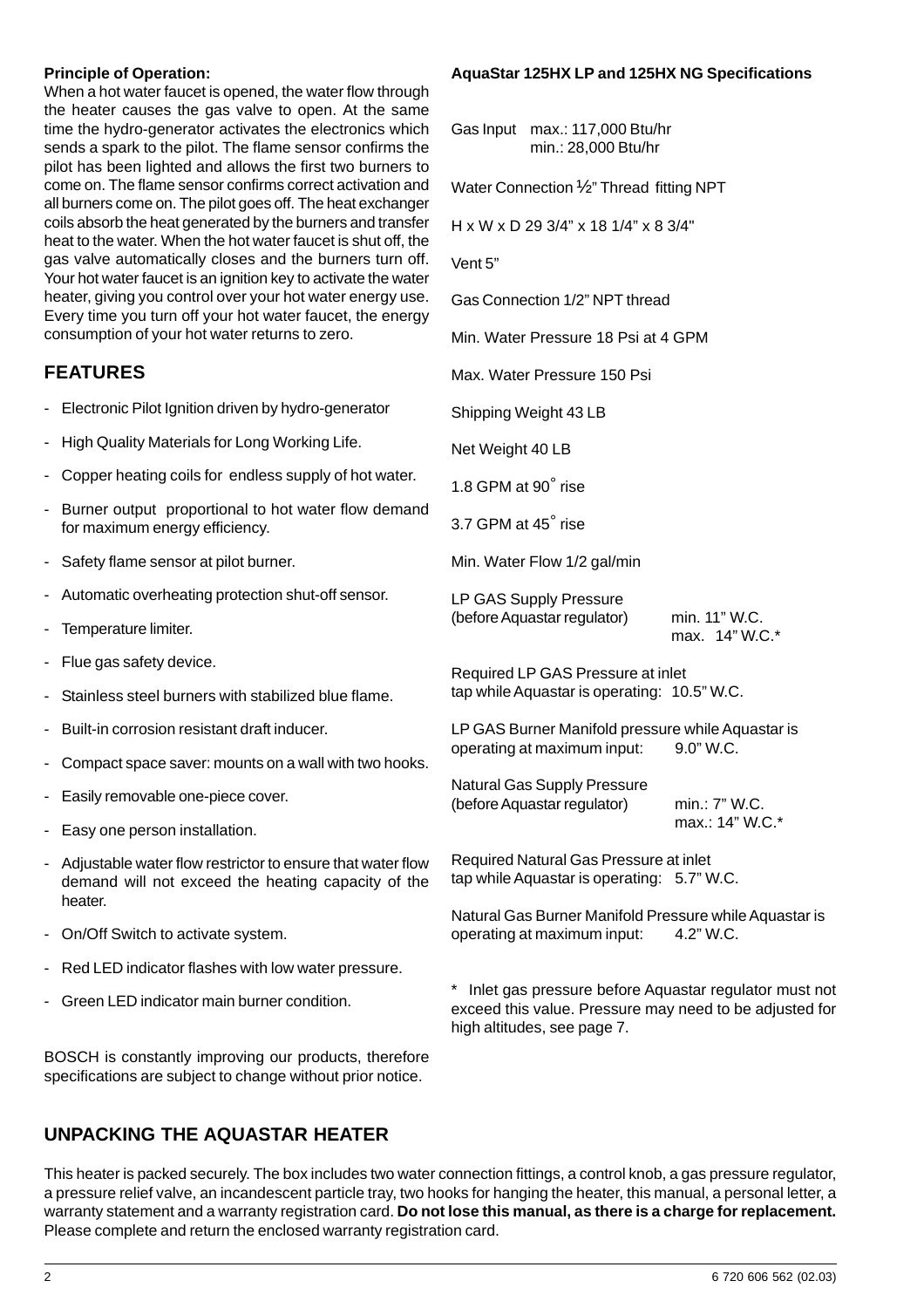

FRONT VIEW **SIDE VIEW** 

MINIMUM INSTALLATION CLEARANCES FROM COMBUSTIBLE AND NON COMBUSTIBLE MATERIALS FOR ALCOVE OR CLOSET INSTALLATIONS



|                      | MODEL 125 HX |
|----------------------|--------------|
| TOP (A)              | 12"          |
| FRONT (B)            | 4"           |
| <b>BACK</b>          | ባ"           |
| <b>SIDES</b>         | 4"           |
| FLOOR (C)            | 12"          |
| <b>VENT DIAMETER</b> | 5"           |

\* Some local codes require 18" in garage installations

## **AQUASTAR MODEL 125HX**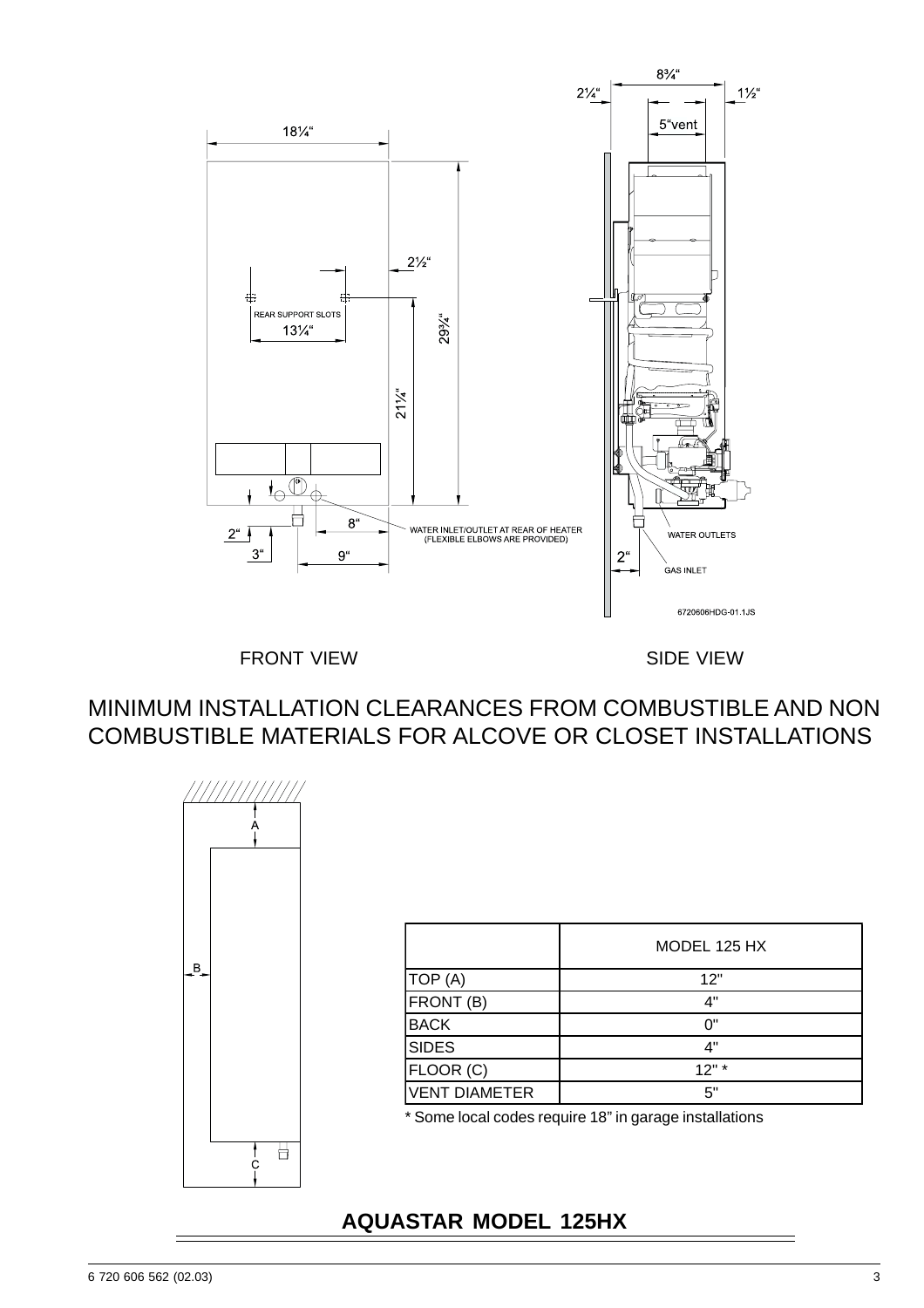### **GENERAL RULES TO FOLLOW FOR SAFE OPERATION**

**1.** You should follow these instructions when you install your heater. In the United States: The installation must conform with local codes or, in the absence of local codes, the National Fuel Gas Code ANSI Z223.1/NFPA 54. In Canada: The Installation should conform with CGA B149.(1,2) INSTALLATION CODES and /or local installation codes.

**2.** Carefully plan where you install the heater. Correct combustion air supply and flue pipe installation are very important. If not installed correctly, fatal accidents can be caused by lack of air, carbon monoxide poisoning or fire.

**3.** The place where you install the heater must have enough ventilation. The National Fire Codes do not allow gas fired water heater installation in bathrooms, bedrooms or any occupied rooms normally kept closed. See the section below on locating the heater.

**4.** You must vent your heater. See section on VENTING, Page 6.

**5.** The appliance must be disconnected from the gas supply piping system during any pressure testing at pressures in excess of 1/2 Psig (3.5 kPa).

The appliance must be isolated from the gas supply piping system by closing its individual manual shutoff valve during any pressure testing of the gas supply piping system at test pressures equal to or more than 1/2 Psig (3.5Kpa). The appliance and its gas connection must be leak tested before placing the appliance in operation.

**6.** Keep water heater area clear and free from combustibles and flammable liquids. Do not locate the heater over any material which might burn.

**7. Correct gas pressure** is critical for the optimum operation of this heater (see specifications on page 2). Gas piping must be sized to provide the required pressure at the maximum output of the heater, while all the other gas appliances are in operation. Check with your local gas supplier, and see the section on connecting the gas supply.

**8.** Should overheating occur or the gas supply fail to shut off, turn off the gas supply at the manual gas shut off valve on the gas line.

**9.** Do not use this appliance if any part has been underwater. Immediately call a qualified service technician to inspect the appliance and to replace any part of the control system and any gas control which has been underwater.

### **PROPER LOCATION FOR INSTALLING YOUR HEATER**

Carefully select the location of your new heater. For your safety and for proper heater operation, you must provide an abundant supply of combustion air and a proper venting installation.

The heater may still operate even when improperly vented. It will, however, be less efficient and could eventually damage the heater. It could even result in human sickness or death due to oxygen deprivation and carbon monoxide poisoning. Follow the guidelines below:

**1.** Place your heater as close to a vent or chimney as possible.

**2.** National building codes require that you do not install this appliance in bathrooms, bedrooms or any occupied rooms normally kept closed.

**3.** Simultaneous operation of other appliances such as exhaust fans, ventilation systems clothes dryers, fireplaces or wood stoves could create a vacuum effect in your home which could cause dangerous combustion by-products to spill back into your home rather than venting to the outside through the flue. Confirm that your Aquastar is venting properly when all these other appliances are running. See section on venting.

**Do not obstruct the flow of combustion and ventilation air to the appliance.** If installed near a clothes dryer it is very important that the dryer be properly vented. Failure to properly vent a dryer could result in a gradual accumulation of lint on the water heater fin coils and burners, leading to a dangerous condition of vent blockage and poor unsafe combustion.

**4.** Your hot water lines should be kept short to save energy. It is always best to have hot water lines insulated.

 $\bigwedge$ **WARNING:** The water in this water heater is cold and always remains cold except for the times that hot water is being used **DO NOT INSTALL IN AN AREA WHERE IT COULD FREEZE.**

**This heater is neither designed for nor approved for outside installation**.

**Drain the heater entirely if freezing temperatures are anticipated in area where heater is installed by disconnecting both the inlet and outlet elbow connections at the rear of heater. The water expansion may damage the hydro-generator. Additionally remove the drain plug under the water valve. See Fig. 0.**



**WARNING: Flammable materials, gasoline, pressurized containers, or any other items or articles that are potentially fire hazards must NOT be placed on or adjacent to the heater. The appliance area must be kept free of all combustible materials, gasoline and other flammable vapors and liquids.**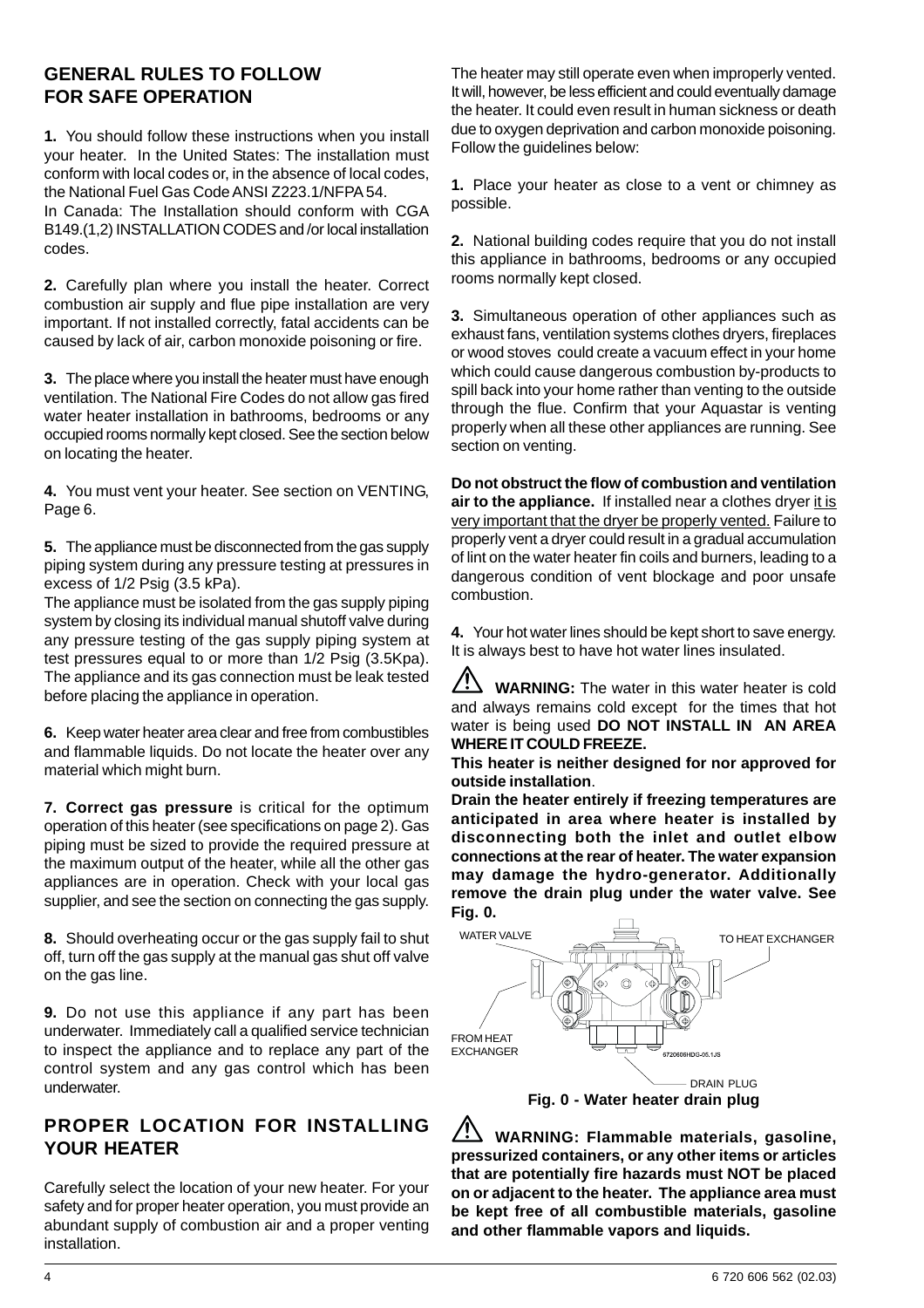**This product is not approved for manufactured homes (mobile home), recreational vehicles (RV) or boats. Reference ANSI Z21.10.3.**

**This product is neither designed or approved for outside installations.**

### **COMBUSTION AIR REQUIREMENTS**

The AquaStar water heater holds cold water in its copper heat exchanger and water valve when not in use. Because of this, any cold air that comes in through the unit's vent pipe is capable of freezing these components. This Installation Manual specifies the minimum vertical vent pipe and the amount of combustion air required for this unit. The vent pipe must not be restricted and its 6 foot minimum height (provided there are no elbows) must terminate 2 feet above any obstruction within a 10 foot radius.

When all requirements are followed, the unit will operate properly and safely. However, there may still be a risk of freezing due to negative draft if all the combustion appliances in the area are not being supplied with a sufficient amount of make-up air. A wood stove or furnace can rob the makeup air in the AquaStar's vent pipe, leaving the cold infiltrating air capable of freezing the cold water in the AquaStar heat exchanger. More make up air is the solution. Follow the instructions on venting and checking adequacy of make up air. A HVAC specialist should be used to design solutions for providing more make-up air if necessary.

Observe the following instructions concerning combustion air.

Appliances located in unconfined spaces:

- **a)** An unconfined space is one whose volume is greater than 50 cubic feet per 1000 Btu per hour of the combined rating of all appliances installed in the space.That would be 5850 cubic feet for the AquaStar 125HX alone.
- **b)** In unconfined spaces in buildings of conventional frame, masonry, or metal construction, infiltration is normally adequate to provide air for combustion, ventilation, and dilution of flue gasses.

Appliances located in confined spaces:

The confined space must be provided with two permanent openings, one commencing within 12 inches of the top and one commencing within 12 inches of the bottom of the enclosure. Each opening must have a minimum free area of one square inch per:

- 1000 Btu/hr if all air is taken from inside the building.
- 2000 Btu/hr if all air is taken from the outside by horizontal ducts.
- 4000 Btu/hr if all air is taken from the outside by direct openings or vertical ducts.

Or the confined space must be provided with one permanent opening or duct that is within 12 inches of the ceiling of the enclosure. This opening must have a minimum free area of one square inch per:

- 3000 Btu/hr if all air is taken from the outside by a direct opening or vertical duct.

Louvers, grills and screens have a blocking effect. If the effective free area is not known, increase the sizes of your openings by 75% if your louvers are wood and by 30% if your louvers are metal. Refer to the National Fuel Gas Code for complete information. In buildings of tight construction all air should be taken from outside.

### **CLEARANCES**

The Aquastar 125 HX is design certified for installation on a combustible wall and for installation in an alcove or closet with the minimum clearances to combustible and non combustible construction listed below

- A. Top 12 inches (306 mm)
- B. Front 4 inches (102 mm)
- C. Back 0 inches
- D. Sides 4 inch (102mm)
- E. Bottom 12 inches (306 mm)

Clearance from vent is dependent upon the clearance rating of the venting material used. For example: type B-1 vent is approved for 1 inch clearance.

**Note:** Minimum clearance to combustible materials should not be less than 6" for single wall flue pipe. Note that this clearance can be reduced if combustible material are protected as per table VI of the National fuel Gas Code or if Type B gas vent is used.

### **MOUNTING INSTALLATION**

The Aquastar 125 HX is design certified for mounting on a wall.

Secure the two L shaped hooks provided with the heater to a wall surface. Place them 13 ¼ inches apart as shown in Fig 1.

Do not install this appliance on a carpeted wall or over floor covering which is combustible, such as carpet. The heater must be mounted on a wall using appropriate anchoring materials. If wall is a stud wall sheathed with plasterboard, **it is recommended that support board(s), either 1x4's or 1/2" (minimum) plywood first be attached across a pair of studs and then the heater should be attached to the support boards. See Fig 1.**

Expansion and contraction of piping due to changing water temperature in the pipes imparts movement to the heater which, if mounted directly to a brittle, friable board, such as plasterboard, can cause failure of mounting.

In earthquake-prone zones, CEC recommends that installers use a large washer and lag screw through the existing holes used to hang the heater to affix the upper third of the heater to the mounting board. To affix the lower third of the heater, CEC recommends that two new holes be drilled in the heater's frame, each one 16 inches below the top two holes, and that washers and lag screws be used to secure the lower portion of the heater to a spacing board.

*Before installing the unit, be certain you have the correct heater for your type of Gas – Propane or Natural Gas. Identification labels are found on the shipping box, and on the rating plate which is located on the right side panel of* the cover. Also, each burner orifice is stamped with a number (79 for LPG and 120 for Natural Gas).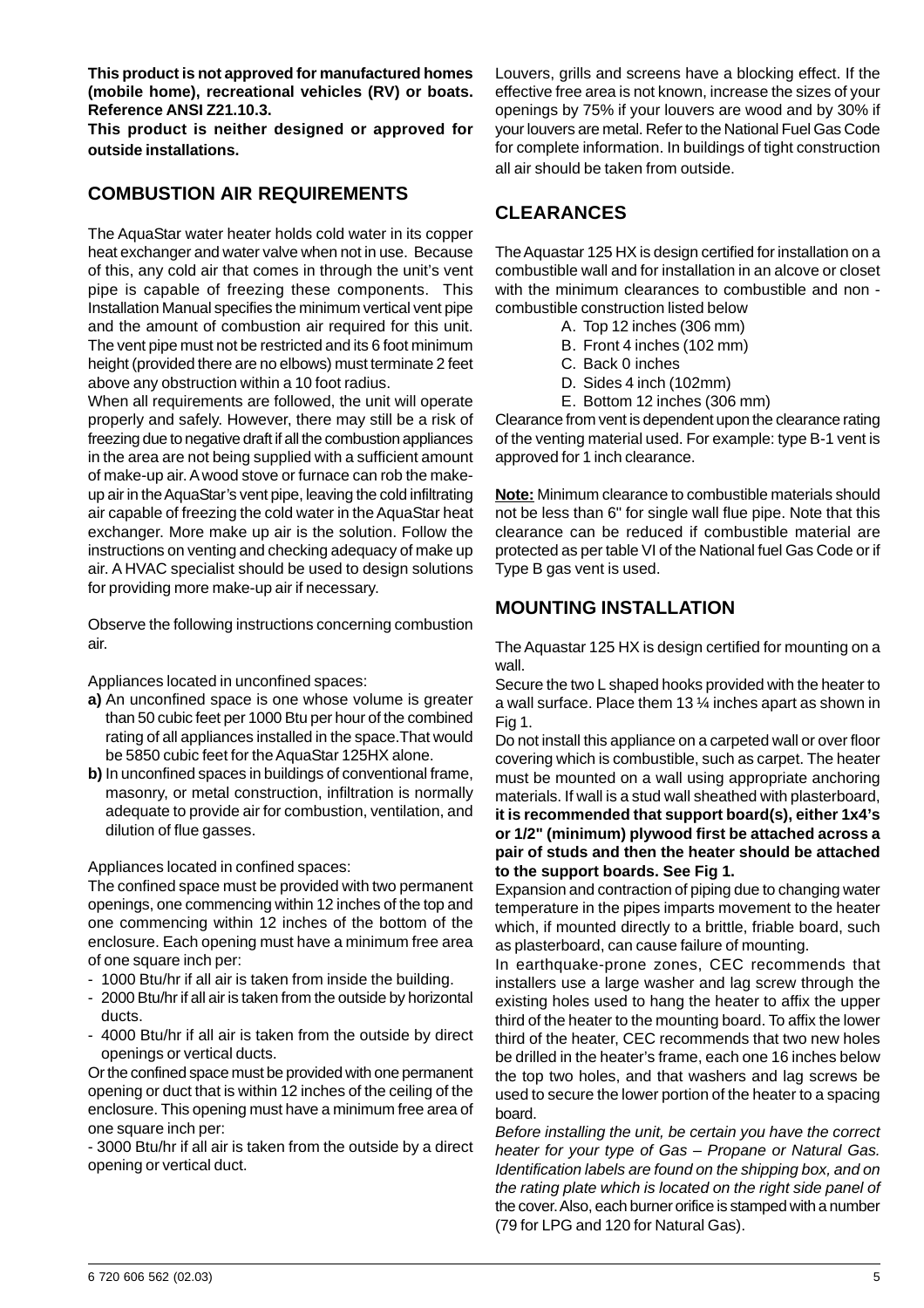

**Fig. 1 - Mounting the Heater**

The incandescent particle tray (shipped loose in the carton with the water heater) must be attached at the bottom of the water heater front cover at the time of installation. Use the screws provided. See figure 2



**Fig. 2 - Incandescent Particle Tray Illustration**

### **VENTING**

### **Vent pipe connection**. **WARNING: Do not reduce the vent pipe size.**

This appliance must be vented to the outside following all local ordinances and specifications for installing a gas appliance vent or chimney. The venting system must be designed and constructed so as to develop a positive flow adequate to remove flue gasses to the outdoors. **Minimum vent size must be 5". Minimum vent height must be 6 feet, provided there are no elbows. Termination of the vent must be 2 feet above any obstruction within a 10 foot radius of the vent pipe. Consult your gas utility or National Gas Fuel Code if vent will have elbows or share venting with another appliance. The vent connector should have as much vertical rise as possible (minimum 12") before any horizontal run.**

Optional powervent available in order to sidewall vent. Contact your local dealer. The appliance must be located as close as practicable to a chimney or vent. The vent pipe sections must be secured to each other with sheet metal screws. Keep in mind the minimum clearance from the top of your heater. Remember also that single wall vent pipe connectors require a 6 inch clearance from combustibles. National Fuel Gas Code specifies double wall — Type "B" — vent pipe be used in cold climates and for gas vents running through attics. We consider double wall vent pipe preferable in all circumstances. Any vent section greater than 45 degrees from vertical is considered horizontal. Horizontal sections of vent connectors must slope upwards

at least 1/4 inch for every foot of its horizontal length. Keep the horizontal section short and avoid too many elbows.

#### **To check the draft:**

Close all doors and windows to the outside.

Turn on all appliances that force air out of the building. These include all exhaust/ventilation fans, furnaces, clothes dryers, wood burning stoves, etc.

Open all doors between the AquaStar and these other appliances.

Run the unit for at least 10 minutes. Then hold an ordinary mirror at the side above the front shell. Any flue gases backdrafting will cause the mirror to fog. This is a serious health hazard and must be corrected. Poor venting can result in soot building up inside the heater, overheating of the heater and freezing of the heat exchanger in a freezing environment.

The mirror will remain clear with a properly functioning draft.

#### /<u>|</u> **WARNING**

**Note:** The burners of an instantaneous "on demand" water heater such as the AquaStar are only on at the time that hot water is actually being used, the vent pipe is therefore cold except for the short durations when hot water is being used, it is therefore very important that the venting and air supply be adequate to provide a good positive draft as soon as the burners turn on. See venting guide on back page.

The AquaStar 125HX instantaneous water heaters have builtin draft diverters and are designed for indoor installation only. The draft diverter outlet must be connected to a clear, unobstructed vent of the same size, or larger.

In Canada, CAN/CGA-B149 Installation Code for detailed requirements

In U.S.A., ANSI Z223.1 - NFPA 54, national Fuel Gas Code for detailed requirements.

The vent connection for the AquaStar 125HX is 5 inches. However, **in CANADA**, for installations at high altitude (2000- 4500 feet above sea level) a six inch vent is required. A 5" by 6" vent adaptor must be affixed to the vent collar of the AquaStar with at least two screws. See figure 3.

**WARNING**: Failure TO INCREASE THE VENT SIZE TO SIX INCHES AND/or assure that the manifold pressure is set to proper value listed for applications at high altitudes will cause unsafe venting, asphyxiation, and will void CSA Certification.



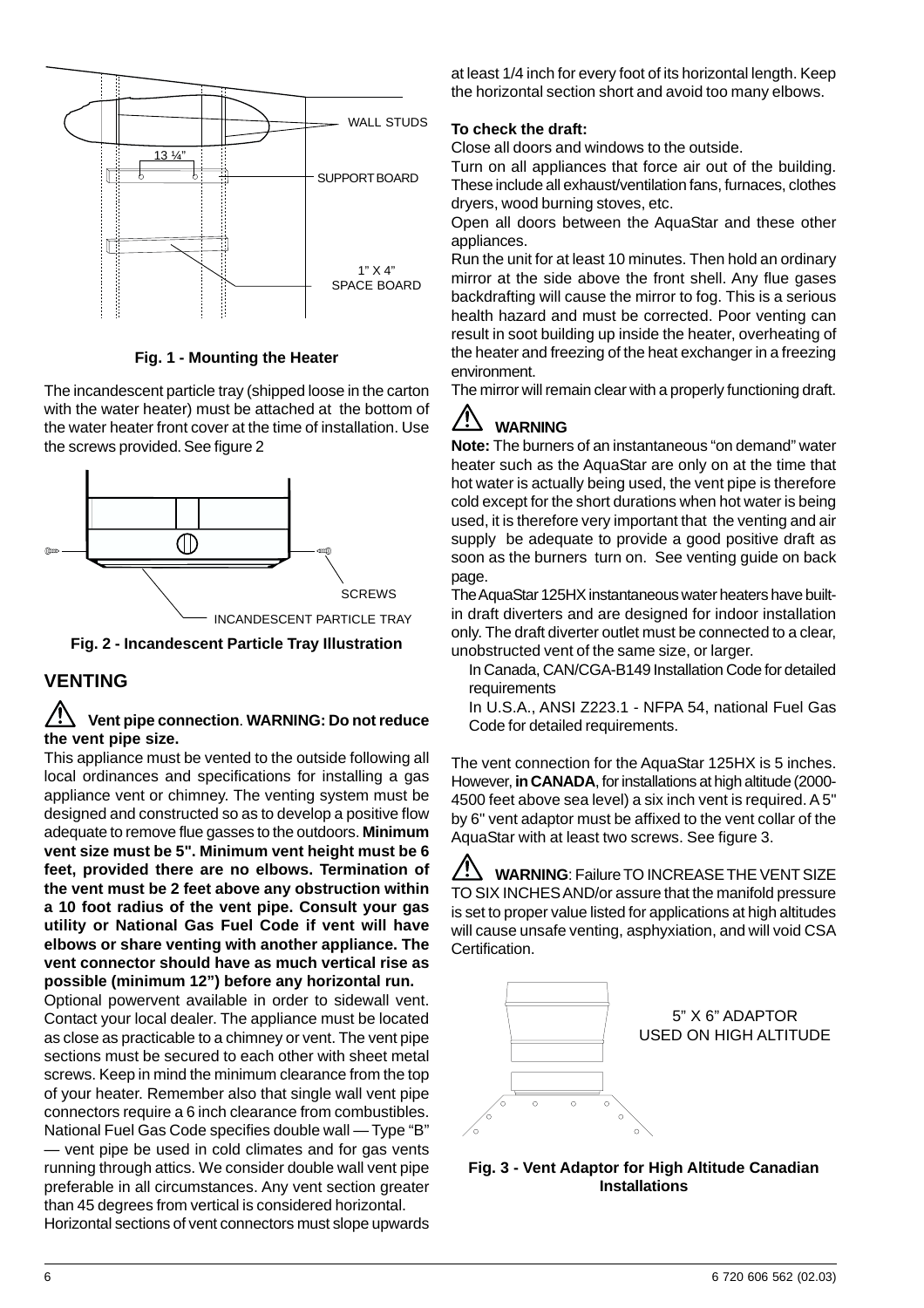### **GAS CONNECTIONS and Gas Regulator**

**NOTE: The Aquastar 125 HX is supplied with a gas pressure regulator that must be installed on the heater before attaching the gas supply line. See figure 4. Failure to install the gas regulator as shown in figure 4 will be a violation of CSA certification of the unit. The regulator supplied with the heater is preset for the gas shown on the rating plate to the correct pressure. It is an appliance level regulator designed for (low inlet) pressure (less than 1/2 Psig or 15" W.C.) DO NOT connect to an unregulated or high pressure propane line or to a high pressure commercial natural gas line.**



**Fig. 4 - Installation of Gas Pressure Regulator**

The pressure regulator provided with the heater is adjusted to deliver the proper gas pressure (as indicated on the rating plate and in the manual for altitude up to 2000 feet (660 meters) above sea level. On appliances being installed above 2000 ft (660 meters) elevation, the inlet gas pressure should be set at installation to the value shown below.

**NOTE: The gas pressures specified below refer to pressures taken at the pressure tap on the gas inlet pipe just above the regulator (See Fig 4)**. **These readings should be taken while the heater is operating at full input — i.e. maximum water flow with the temperature dial selector turned all the way clockwise.**

#### **MAXIMUM INLET GAS FLOW PRESSURE SETTING**

| <b>Altitude</b>       | <b>Natural Gas</b><br>inches W.C: | <b>Liquid Propane</b><br>inches W.C: |
|-----------------------|-----------------------------------|--------------------------------------|
| $0'$ - 2.000 ft       | 5 7"                              | 10.5"                                |
| $2.000$ ft - 4.500 ft | 4.6"                              | 84"                                  |

**Above 4.500 ft consult your local gas provider.**

### **GAS LINE SIZING**

**-It is strongly recommended that the Natural Gas pipe be Black Iron pipe the entire distance from the outside meter to the inlet of the Aquastar regulator. 1/2" Black Iron pipe up to 10 feet, 3/4" Black Iron pipe up to 40 feet and 1" Black Iron pipe up to 150 feet distances. Flex line tubing is NOT recommended, but if used then oversize it.**

**-It is strongly recommended that the LP Gas pipe be semi-rigid copper or Black Iron pipe from the outside regulator to the inlet of the Aquastar regulator. For semi-rigid copper piping: 5/8" up to 20 feet and 3/4" up to 60 feet distances. For Black Iron piping: 1/2" up to 45 feet and 3/4" up to 160 feet distances. Flex line tubing is NOT recommended, but if used then oversize it.**

#### **THESE FIGURES ARE FOR AQUASTAR SUPPLY ONLY, ALL OTHER APPLIANCES IN THE BUILDING WILL NEED TO BE INCLUDED IN THE PIPE SIZING.**

National Fuel Gas Code requires that a sediment trap (drip leg) be installed on gas appliances not so equipped. The drip leg must be accessible and not subject to freezing conditions. Install in accordance with the recommendations of the serving gas supplier.

**WARNING:** The heater must be disconnected from the gas supply piping system during any pressure testing of that system at test pressures in excess of 0.5 psig.

The water heater must be isolated from the gas supply piping system by closing the manual shutoff valve during any pressure testing of the gas supply piping system at test pressures equal to or more than 0.5 psig.

The water heater, including the pressure regulator provided with it, must not be operated at gas supply pressures in excess of 0.5 psig. If overpressure has occurred, such as through improper testing of the gas lines or malfunction of the supply system, the gas valve and regulator must be checked for safe operation. Make sure that the regulator vent is protected against blockage.

When your connections are made, check for gas leaks at all joints (not just the ones you made). Apply some soapy water to all gas fittings and gas valve. **Soap bubbles are a sign of a leak.**

**NOTE:** Do not apply soap solution to pilot filter screen or pilot orifice area. If you have a leak, shut off the gas. After verifying that required gaskets are in place, tighten appropriate fittings to stop leak. Turn the gas on and check again with a soapy solution. **Never test for gas leaks using a match or flame**.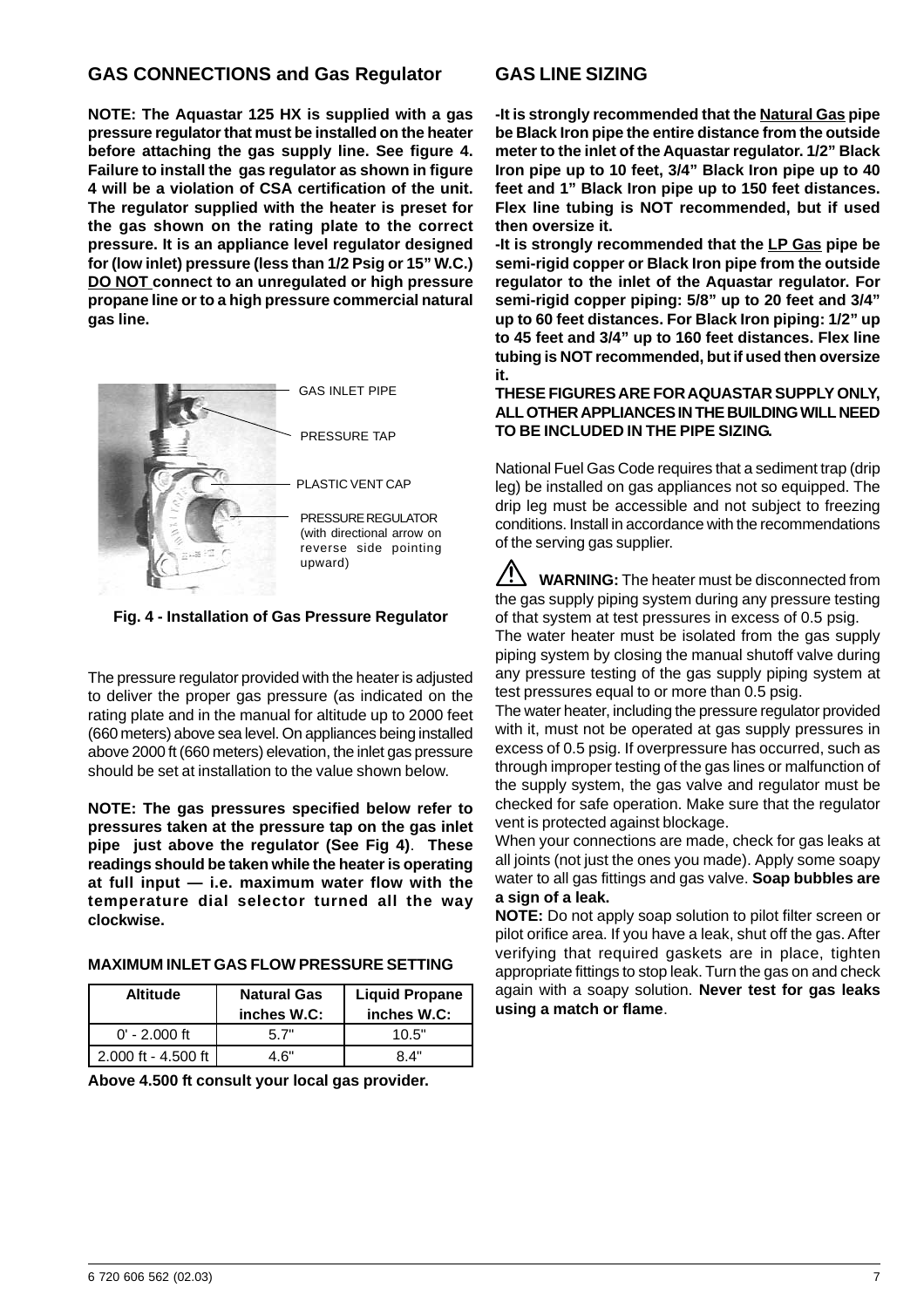## GAS PIPING, CONNECTIONS and Gas Regulator

Before connecting the gas supply, check the rating plate on the right side of the front cover to be sure that the heater is rated for the same gas to which it will be connected.

In the United States: The installation must conform with local codes or, in the absence of local codes, the National Fuel Gas Code ANSI Z223.1/NFPA 54.

In Canada: The Installation should conform with CGA B149 INSTALLATION CODES and /or local installation codes.

### GAS LINE SIZING

### FOR NATURAL GAS

Maximum Capacity of pipe in Cubic Feet of Gas per Hour for Gas Pressure of 0.5 Psig or less and a Pressure drop of 0.3 in Water Column.

Follow boxed numbers for piping just one Aquastar 125HX (example: 3/4" B.I. Natural Gas pipe for 30 ft. will handle 152,000 btu's). For multiple appliances combine the total btu input load and then refer to applicable chart below.

(Based on a 0.60 Specific Gravity Gas) Btu numbers given in thousands.

| Nominal<br>Iron<br>Pipe<br>Size,<br>inches | Internal<br>Diameter<br>inches | 10     | 20     | 30    | 40    | 50    | 60   | 70    | Length of Black Iron Pipe, Feet<br>80 | 90    | 100   | 125   | 150   | 175   | 200  |
|--------------------------------------------|--------------------------------|--------|--------|-------|-------|-------|------|-------|---------------------------------------|-------|-------|-------|-------|-------|------|
| 1/4                                        | 0.364                          | 32     | 22     | 18    | 15    | 14    | 12   | 11    | 11                                    | 10    | 9     | 8     | 8     | 7     | 6    |
| 3/8                                        | 0.493                          | 72     | 49     | 40    | 34    | 30    | 27   | 25    | 23                                    | 22    | 21    | 18    | 17    | 15    | 14   |
| 1/2                                        | 0.622                          | 132    | 92     | 73    | 63    | 56    | 50   | 46    | 43                                    | 40    | 38    | 34    | 31    | 28    | 26   |
| 3/4                                        | 0.824                          | 278    | 190    | 152   | 130   | 115   | 105  | 96    | 90                                    | 84    | 79    | 72    | 64    | 59    | 55   |
| 1                                          | 1.049                          | 520    | 350    | 285   | 245   | 215   | 195  | 180   | 170                                   | 160   | 150   | 130   | 120   | 110   | 100  |
| 11/4                                       | 1.380                          | 1050   | 730    | 590   | 500   | 440   | 400  | 370   | 350                                   | 320   | 305   | 275   | 250   | 225   | 210  |
| 11/2                                       | 1.610                          | 1600   | 1100   | 890   | 760   | 670   | 610  | 560   | 530                                   | 490   | 460   | 410   | 380   | 350   | 320  |
| 2                                          | 2.067                          | 3050   | 2100   | 1650  | 1450  | 1270  | 1150 | 1050  | 990                                   | 930   | 870   | 780   | 710   | 650   | 610  |
| 21/2                                       | 2.469                          | 4800   | 3300   | 2700  | 2300  | 2000  | 1850 | 1700  | 1600                                  | 1500  | 1400  | 1250  | 1130  | 1050  | 980  |
| 3                                          | 3.068                          | 8500   | 5900   | 4700  | 4100  | 3600  | 3250 | 3000  | 2800                                  | 2600  | 2500  | 2200  | 2000  | 1850  | 1700 |
| 4                                          | 4.026                          | 17,500 | 12,000 | 9,700 | 8,300 | 7,400 | 6,80 | 6,200 | 5,800                                 | 5,400 | 5,100 | 4,500 | 4,100 | 3,800 | 3500 |

### FOR LP GAS

Maximum Capacity of Pipe in Thousands of BTU per Hour of Undiluted Petroleum Gases (at 11 inches Water Column Inlet Pressure) (Based on a Pressure Drop of 0.5 Inch Water Column).

Maximum Capacity of Semi-Rigid Tubing in Thousands of BTU per Hour of Undiluted Liquified Petroleum Gases (at 11 inches Water Column Inlet Pressure)

(Based on a Pressure Drop of 0.5 Inch Water Column)



\* Source National Fuel Gas Code NFPA 54, ANSI Z223.1 - No Additional Allowance is necessary for an ordinary number of fittings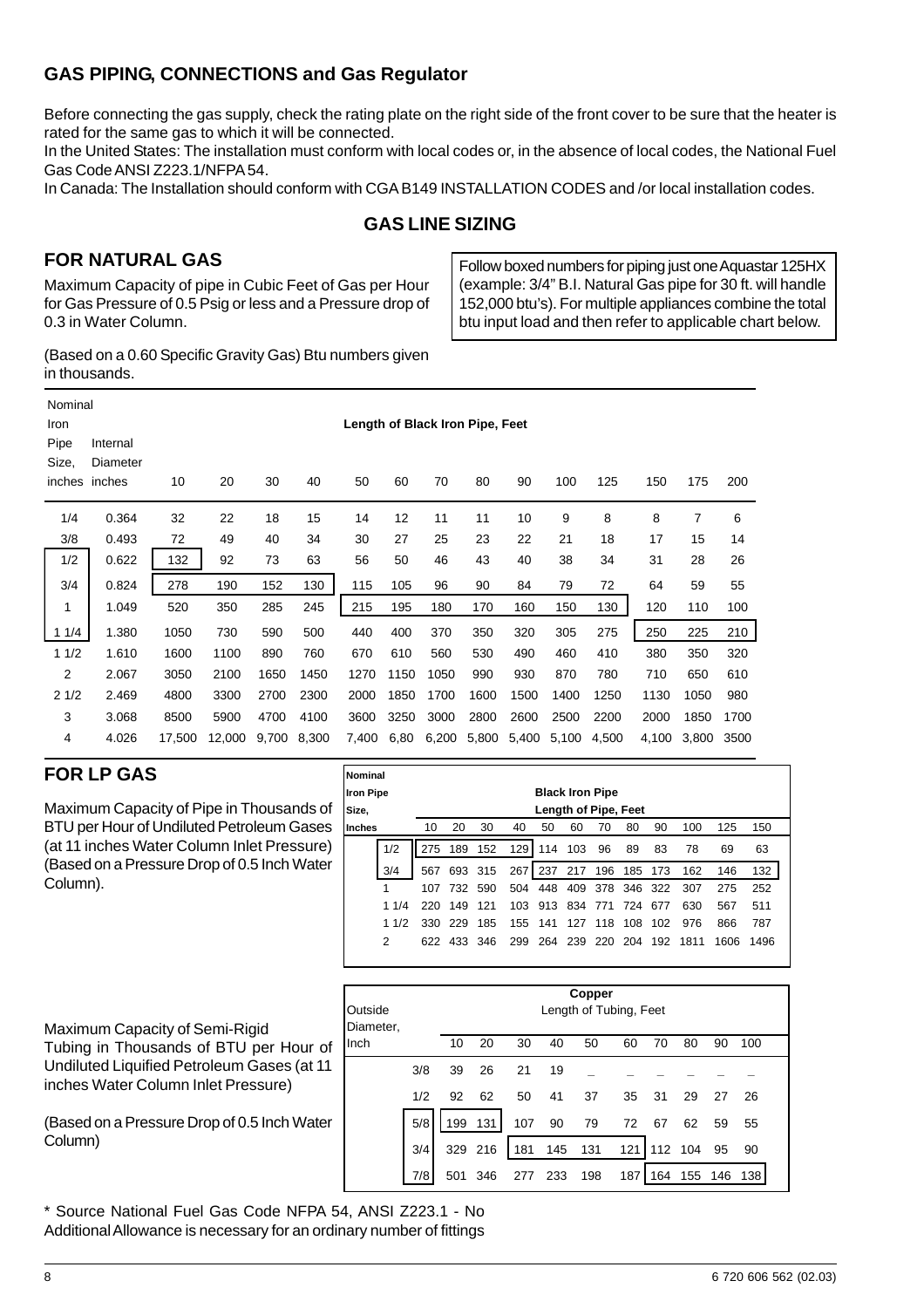### **WATER CONNECTIONS**

When facing the heater, the cold water inlet is on your right and the hot water outlet is on your left.

Although water piping throughout your structure may be other than copper, we recommend that copper piping be used for at least three feet before and after the heater (follow local codes if more stringent). Keep water inlet pipe to no less than 1/2 inch diameter to allow the full flow capacity. Remember that water pressure must be sufficient to activate the heater when drawing hot water from the top floor. If the hot and cold connections to the heater are reversed, the heater will not function. The AquaStar 125HX is provided with two connectors that must be connected to the inlet and outlet fittings of the water valve as shown in Figs 5 and 6. ½" copper or brass fittings work best when connected to the connectors. See Fig 6.

 These fittings seal to the water valve by means of a union connection with a washer type gasket at the joint. No pipe dope or thread tape is to be used at these joints. Be certain there are no loose particles or dirt in the piping. Blow out or flush the lines before connecting to the AquaStar. Full port valves should be installed on both the cold water feed line and the hot water outlet line to facilitate servicing the heater. For installation on a private well system, be sure that the **water pressure** is set between 30 and 50 psi.





**Fig. 6 - Plumbing connections for the Aquastar 125HX**

### **Connecting the pressure relief valve (PRV)**

A listed pressure relief valve supplied with the heater must be installed at the time of installation. No valve is to be placed between the PRV and the heater. No reducing coupling or other restriction may be installed in the discharge line. The discharge line must be installed such that it allows complete drainage of both the PRV and the line.

The location of the PRV must be readily accessible for servicing or replacement., and be mounted as close to the water heater as possible. See Fig 7. To install the PRV, a suitable fitting connected to an extension on a "T" fitting can be sweated to the hot water line.



**Fig. 7 - Pressure Relief Valve**

### **OPERATING INSTRUCTIONS**

Before proceeding with the operation of the heater make sure that the system is filled with water.

Open the cold water inlet supply to the heater fully. Open a hot water faucet to permit the water to fill the heater and the piping and to eliminate the air trapped in the system Close the hot water faucet after the water flows freely and all the air has escaped from the system. The water heater is now ready to operate.

### **FOR YOUR SAFETY READ BEFORE OPERATING YOUR HOT WATER HEATER**

**Warning: If you do not follow these instructions exactly, a fire or explosion may result causing property damage, personal injury or loss of life.**

**A.** This appliance is equipped with electronic ignition for lighting the pilot and main burners. When turning the heater on, follow these instructions exactly.

**B.** Before operating the unit, set the On/Off switch to the On (\_\_\_\_) position. The On/Off switch is located behind the flip-down coverplate on the front panel strip. Smell all around the appliance area for gas. Be sure to smell next to the floor because some gas is heavier than air and will settle on the floor.

WHAT TO DO IF YOU SMELL GAS

- Do not try to light any appliance.
- Do not touch any electric switch; do not use any phone in your building
- Immediately call your gas supplier from a neighbor's phone. Follow the gas supplier's instructions.
- If you cannot reach your gas supplier, call the fire department.

**C.** Use only your hand to push in the on/off control button. Never use tools. Follow these instructions exactly. If control button is jammed, close the gas supply and call a qualified service technician. Attempted forceful repair may result in a fire or explosion.

**D.** Do not use this appliance if any part has been under water. Immediately call a qualified service technician to inspect the appliance and to replace any part of the control system and any gas control which has been under water.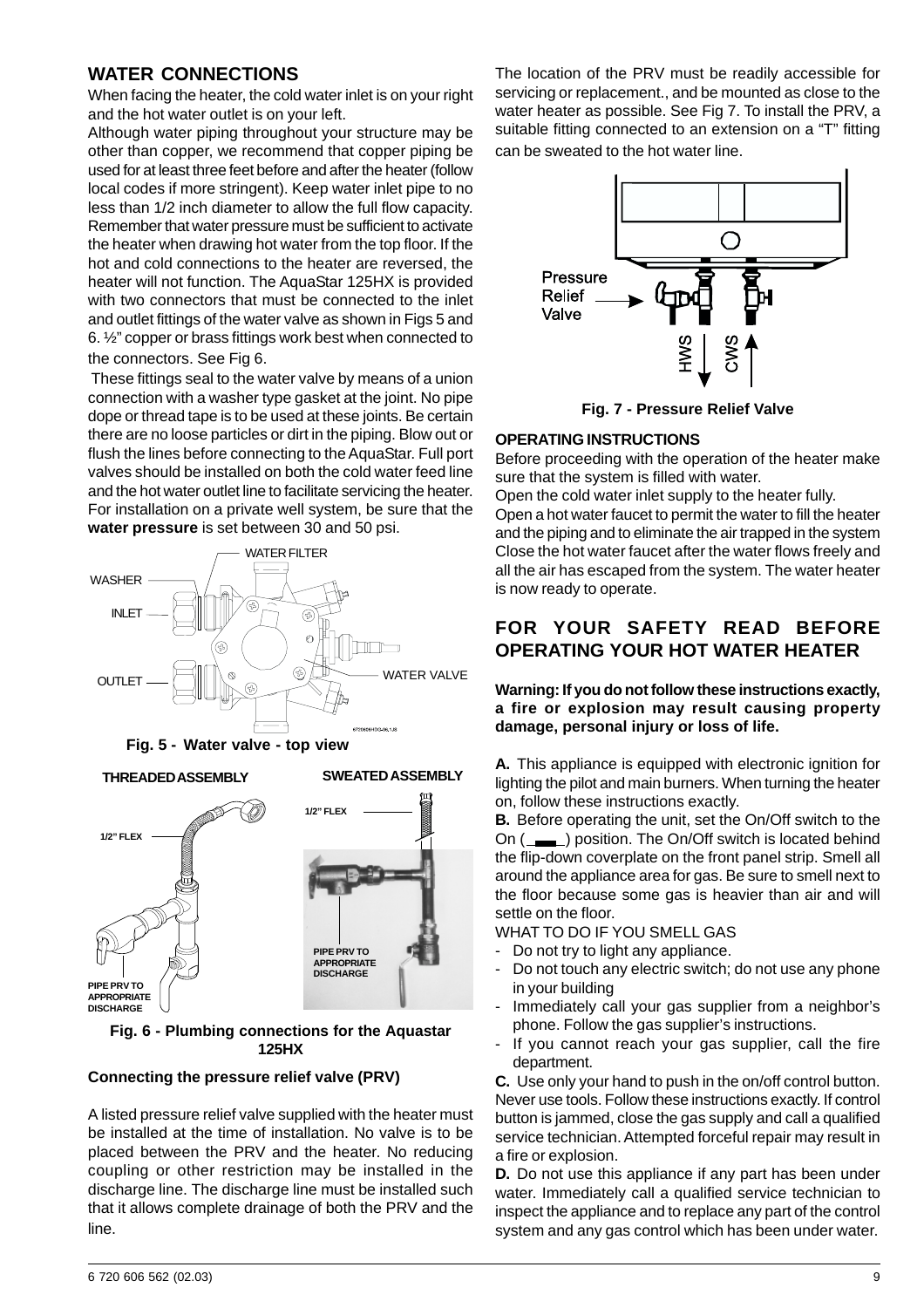## **LIGHTING AND OPERATING INSTRUCTIONS**

- **1.** STOP! Read the safety information above on this label.
- **2.** The gas valve must be shut off by putting the ON/OFF switch to position " **The maturity** ". Wait five (5) minutes to clear out any gas. If you smell gas, STOP! Follow "B" in the safety information above. If you do not smell gas, go to the next step.
- **3.** This water heater is equipped with a safety pilot burner and an automatic ignition control system.
- **4.** Set the ON/OFF switch (flip down cover plate on front panel strip) to the "
<u></u> vosition. In this position, the water heater is ready to use.
- **5.** If the red LED indicator light is flashing, this is a warning that the water pressure is not enough to ignite the main burner.
- **6.** Turn the hot water faucet on the minimum flow rate required to activate the heater. The automatic ignition system first ignites the safety pilot burner which then ignites the main burner in about 4 seconds.
- **7.** The green LED indicator is on when the main burner is on.
- **8.** The pilot flame will extinguish 10-30 seconds after the burners come on. The burners will remain on until the hot water tap is turned off.

**NOTE**: On a first time initial installation, existence of air in the gas supply line and in the water line may cause some ignition delay. In that case, repeatedly open and close the hot water tap in order to restart the ignition process until all the air has been purged.

### **TO TURN OFF GAS TO APPLIANCE**

Turn off the manual lever on the gas supply line to the heater and set the ON/OFF switch to the OFF  $($ position. See Fig 9.

## **SETTING THE WATER TEMPERATURE**

The AquaStar 125 HX LP and 125 HX NG water heaters have a gas control that modulates burner input in response to flow. Its purpose is to ensure that the hot water temperature will remain steady, although the water flow demand might vary (down to 1/2 gal/minute). To adjust the temperature on your AquaStar, turn on a hot water faucet to its maximum flow. At the water heater, turn the large knob located beneath the main gas control on the front of the heater all the way to the right (clockwise). See Fig 8. This will produce a temperature rise of approximately 90°F at flow rates between 0.5 and 2.0 gallons per minute. Given that average incoming water temperatures are 50°F, this heater will produce approximately 140°F water at these flow rates. Turning the dial all the way to the left (counterclockwise) will produce a temperature rise of approximately 45°F for flow rates between 1.1 and 3.7 gallons per minute. It is safest to select a comfortable temperature and not have to mix in cold water.





The position you select on the temperature adjustment knob will depend on the temperature of the incoming water (50<sup>°</sup>F is average in the U.S.). In warm weather regions where the incoming cold water is generally warmer, or during the hot weather months in some other areas a midway setting on the temperature adjustment knob would produce a temperature rise of about 70°F, giving an output of approximately 120°F. At this setting, if it is still necessary, one could mix a small amount of cold water in a shower and have a comfortable shower at about 3 gallons/minute. During the colder months, or in cold climate areas, it might be necessary to set the control to the maximum position, all the way clockwise to the right.

If you supply the AquaStar 125HX, with preheated water (i.e.) in a solar installation the unit could overheat. It will then shut off on safety when the outlet temperature reaches 194°F. For this type of application, purchase a solar model 125B LPS or 125B NGS.



**Fig. 9 - Principles of Operation**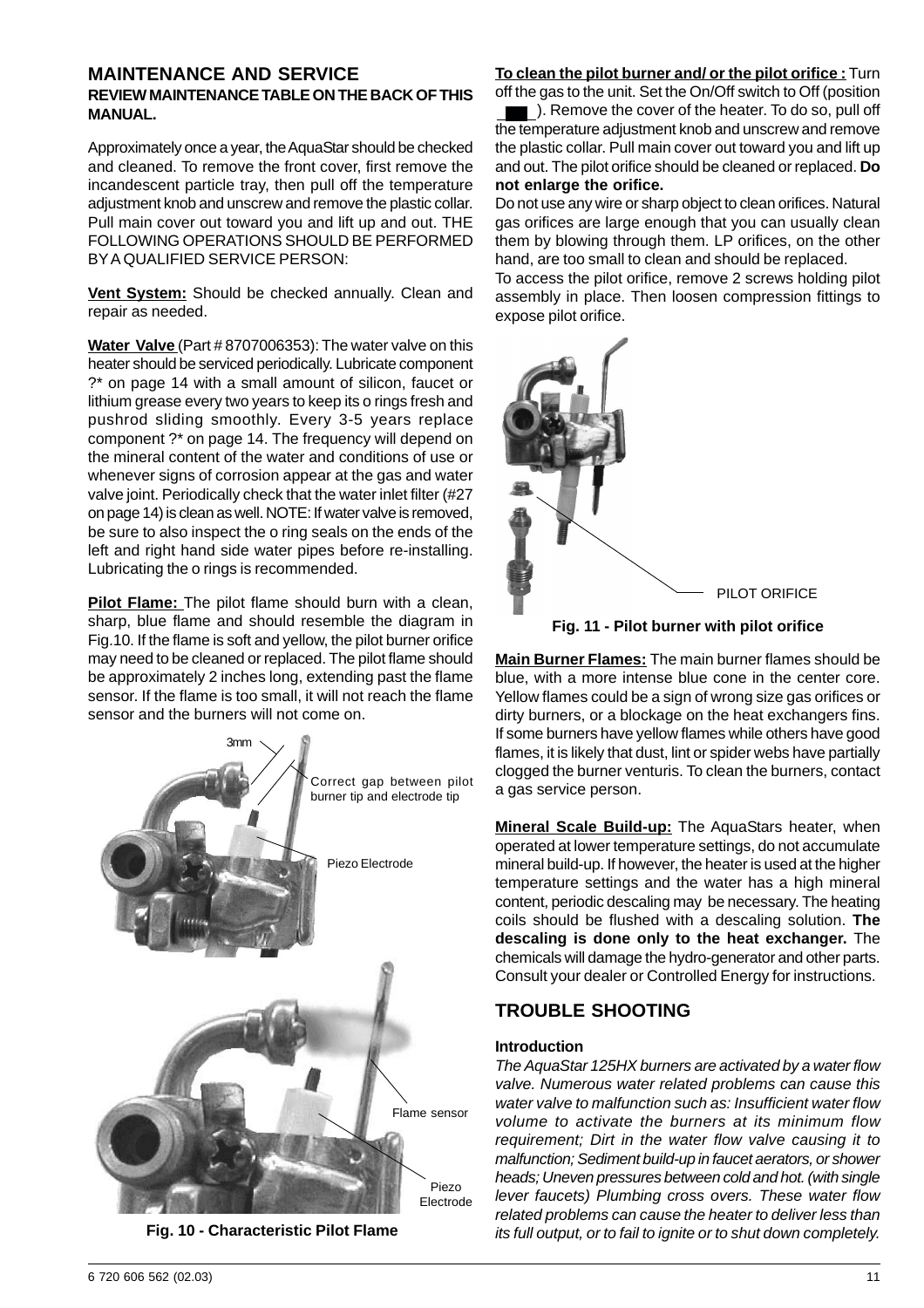Problems are stated in upper case, bold face. Most common causes for the problems follow in order of likelihood. The suggested solutions require that the cover be taken off. To do this, remove incandescent particle tray, pull off the temperature adjustment knob and unscrew and remove the plastic collar. Pull main cover out toward you and lift up and out.

## **NO SPARK AT THE PILOT**

### **1. On/Off switch is not "On" (Position \_\_\_\_).**

The On/Off switch is located behind the flipdown cover plate on the front panel strip. See fig. 9.

### **2. Water flow is not sufficient to activate heater.**

Water flow rate at faucet is below minimum flow needed to activate heater. When temperature adjustment knob is turned all the way clockwise, the AquaStar model 125HX requires 1/2 gallon per minute flow to activate the heater. As a reference, this is a flow which would fill a quart jar in 30 seconds. If the temperature adjustment knob is turned fully counterclockwise, a flow rate of 1.1 gallons/minute is required to activate the heater.

### **3. Water inlet filter is clogged**

Water flow is restricted, preventing needed flow to activate heater. Clean water inlet filter screen.

### **4. Cross over in water lines**

To confirm there is no cross-over in the plumbing, shut off the cold water supply to the AquaStar water heater and open a hot water faucet. There should not be any water flowing at that faucet. Water running is a sign of a plumbing cross-over. Consult your plumber.

### **5. Water flow is not enough**

The red LED light (seen through the peephole in the coverplate on the front panel) flashes when the water flow is not enough.

#### **6. Cold incoming water connection made to wrong side of heater**

Make sure cold water inlet connection is on the right side of heater when you are facing heater.

### **7. Water valve parts may be dirty or components damaged**

First check that venturi is free of dirt particles. Water valve and component parts must be totally free of dirt. In hard water areas, mineral deposits can eventually (3-5 years in hard water areas) corrode the water valve parts to a point where they will need replacing. *Any sign of moisture or corrosion at the joint of the water valve and the gas valve is a sign that the water valve components need to be replaced immediately.*

### **8. Loose connection at the ECO**

Ignition sparker will not operate if the electrical circuit is interrupted. Check that the connections to the ECO and Flue Gas Safety Device are secure and tighten if necessary.

### **SPARKS APPEAR AT PILOT WHEN HOT WATER TAP TURNED ON, BUT PILOT AND BURNERS WILL NOT IGNITE**

### **1. Air in the Gas Line**

Normally this is a problem at time of initial installation, after the pipes have been worked on, or after a gas supply line has been allowed to empty. Bleed the air trapped in the gas line by turning the hot water faucet on and off until the air has been cleared from the line.

#### **2. No gas to the AquaStar**

A. Gas cock on gas line may not be open

B. Gas regulator may be shut or damaged. Replace or unlock the regulator. **Note:** The regulator furnished with the heater is exclusively designed for low gas pressure. Excessive pressure will lock it up. Locking usually happens when using propane gas if f the gas pressure between the gas tank and the water heater's gas regulator has not been reduced. See Page 2 for recommended correct gas pressure. To unlock a regulator, consult your gas supplier or call CEC.

#### **3. Pilot orifice or gas valve is dirty**

Clogging of the pilot burner can be caused by dust in the air or dirt in the gas. The pilot orifice or gas filter may need to be cleaned or replaced.

**4. Pilot electrovalve switch may need to be replaced (See Fig 13).** Call CEC.

## **5. Electronic Control Box may need to be replaced (See Fig 13).**

Call CEC.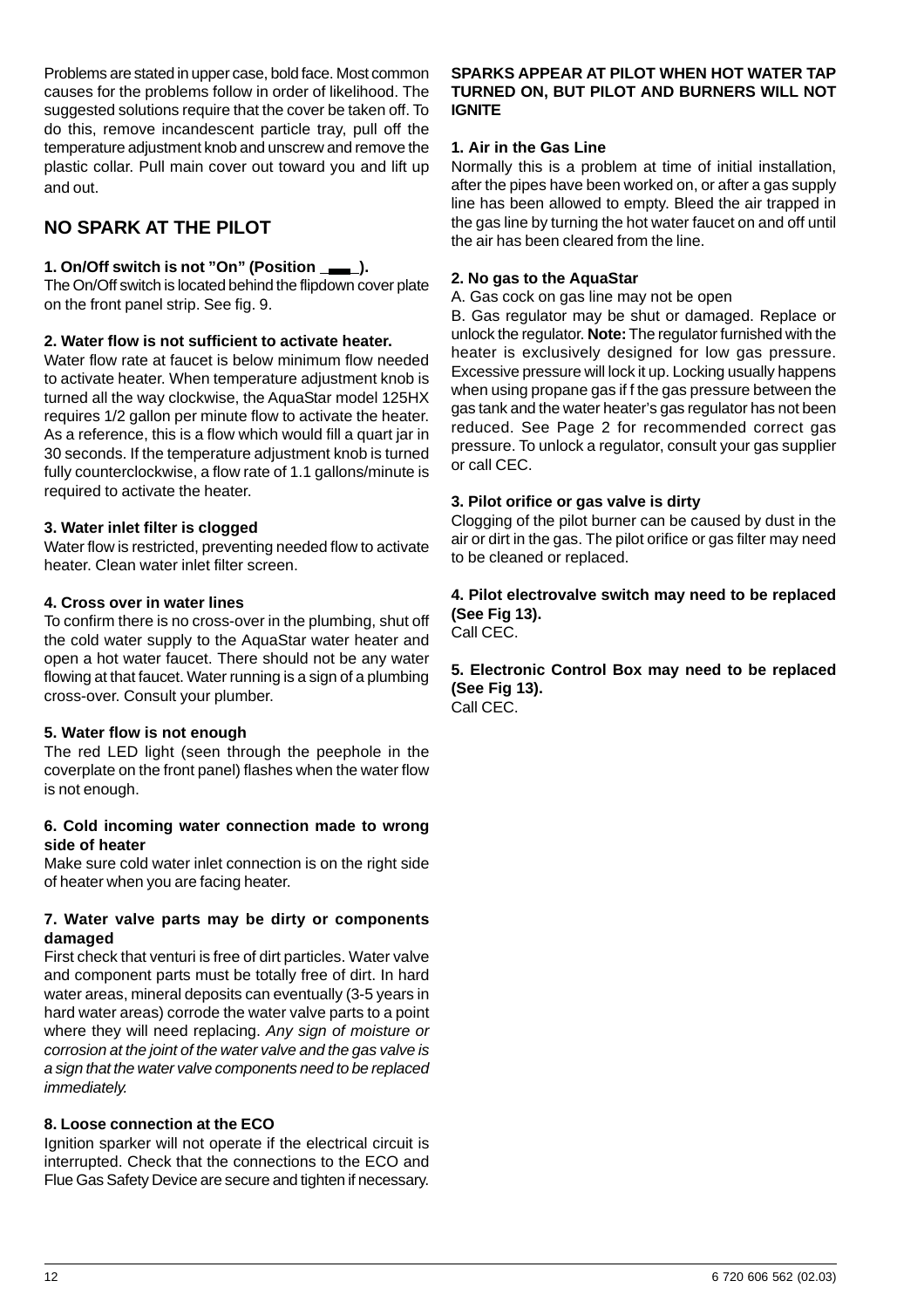#### **PILOT LIGHTS BUT BURNERS WILL NOT COME ON**

**1. Confirm water valve assembly is working properly.**

**2. Confirm the flame sensor is in its proper position.**

**3. Confirm the burner electrovalve switch is functioning properly.** Call CEC

**4. The electrical Control Box (Fig. 13) may need to be replaced.**

Call CEC.



#### **Fig. 13 - Electrical wiring diagram**

- 1 burner electrovalve
- 2 gas control valve
- 3 pilot electrovalve
- 4 flame sensor
- 5 pilot electrode
- 6 overheat sensor
- 7 temperature limiter
- 9 LED failure indicator 10 LED indicator main
	- burner condition

8 electronic control box

- 11 on/off switch
- 12 hydro-generator
- 13 flue gas safety device

### **MAIN BURNERS GO OUT DURING HOT WATER USE**

#### **1. Flow rate diminished below activation rate**

#### **2. Unbalanced pressure in the water lines**

The added restriction caused by the AquaStar in the hot water system can result in uneven pressures between the cold and the hot. In such cases when mixing cold water at the tap, the lower hot water pressure may be overpowered by a much higher cold water pressure, which may cause the AquaStar burners to shut down. Make sure faucet aerators and showerheads are free of minerals and dirt. Do not add any flow restrictor to the shower head.

#### **3. Minimum inlet pressure on well is inadequate**

Check the inlet water pressure. On a private well, raise the minimum pressure setting to 30 psi. Confirm that the pressure tank is not water logged.

### **4. Temperature limiter activated due to overheating**

re-ignite the appliance 10 minutes later. If it happens again, contact your service person or Controlled Energy.

#### **5. Flue gas safety device activated**

Ventilate the room and re-ignite the appliance 10 minutes later. If it happens again, contact your service person or Controlled Energy..

#### **WATER IS TOO HOT**

#### **1**. **Temperature Selection too high**

Turn the temperature adjustment knob counter-clockwise (to the left) to lower the maximum water temperature. **Note: This will increase the activation flow rate.**

#### **2. Inlet water temperature is too hot (as with solar preheated water or high ground water temperatures)**

Decrease gas pressure. **Note:** Only the Model "S" AquaStar should be used if the inlet water is preheated.

#### **WATER IS NOT HOT ENOUGH**

#### **1. Temperature selection too low.**

Change the setting. Turn the temperature adjustment knob clockwise (to the right).

**Note: This will decrease the activation flow rate.**

#### **2. Water flow through the heater is higher than the capacity of the AquaStar to heat it**

Reduce the flow demand at the faucet. See flow rates at specific temperature rises on page 2.

#### **3. Btu input is too low due to insufficient gas pressure** *It is extremely important for a tankless instantaneous water heater to have the right size gas line to obtain the correct gas pressure*

See specifications on page 2. Unlike storage tank water heaters, the burners of a tankless water heater must be very powerful to heat water instantaneously since they do this only at the time hot water is actually being used. It is therefore imperative that the gas pressure requirement be met exactly. Insufficient gas pressure will directly affect the water temperature at the time of usage. See page 2 for correct gas pressure settings and fig. 4 for locations where gas pressures are taken.

### **4. Btu input is too low due to insufficient gas supply**

Make sure your main gas line is fully opened. If using LP gas, be sure that the size of the propane tank is adequate to supply the required gas pressure.

#### **5. Cold water is mixing with the hot water between the AquaStar and the outlet**

Compare water temperature at outlet of the AquaStar (hold the AquaStar's outlet pipe with your hand) and at the tap. If these two are very different, check for mixing valve or plumbing crossover (see "NO SPARK AT THE PILOT" paragraph #4). Where automatic "anti-scald" valves are required by code, lower the temperature setting on the AquaStar as much as possible and balance the pressure between cold and hot water after the AquaStar.

### **6. Parts in water flow valve are corroded so that the gas passage is not fully opening.**

Contact your service person or Controlled Energy.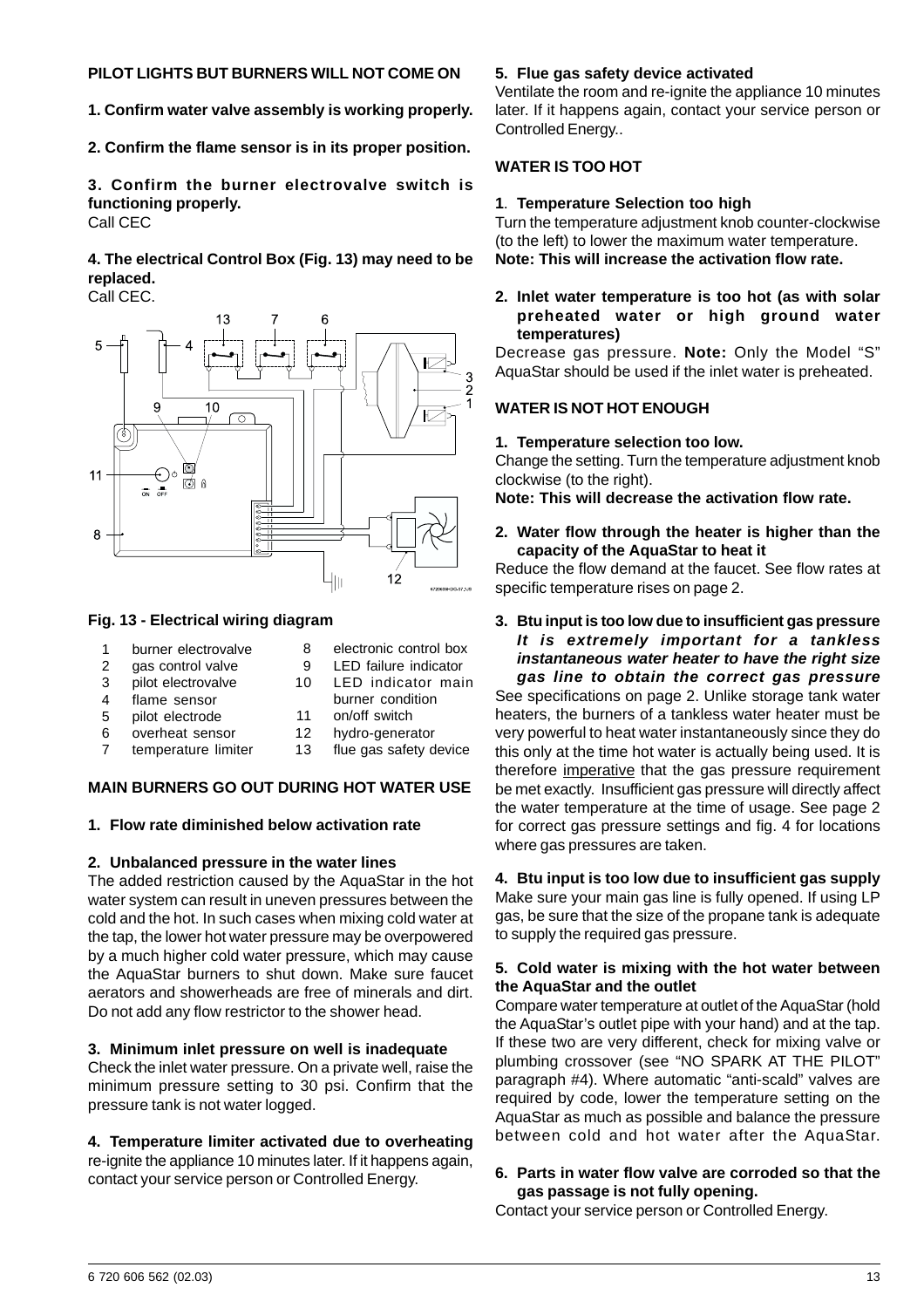#### **HOT WATER TEMPERATURE FLUCTUATES**

#### **1. Unbalanced pressure in waterlines**

The added restriction caused by the Aquastar in the hot water system can result in uneven pressures between the cold and the hot. In such cases when mixing cold water at the tap, the lower hot water pressure may be overpowered by a much higher cold water pressure, which may cause the Aquastar burners to shut down. Make sure faucet aerators or shower heads are free of minerals. *Do not*

### *add any flow restrictor to the shower head.*

#### **2. Cold water is mixing with the hot water between the AquaStar and the outlet**

See #4 under "NO SPARK AT THE PILOT".

#### **3. Inlet water pressure is erratic due to inadequate supply water pressure or saturated pressure tank on well system**

Check the inlet water pressure. On a private well, raise minimum pressure setting to 30 psi. Confirm that the pressure tank is not water logged.

#### **4. Gas pressure is too low**

See page 2 for correct specifications.



### **Fig. 14 - Diagram of AquaStar 125 HX**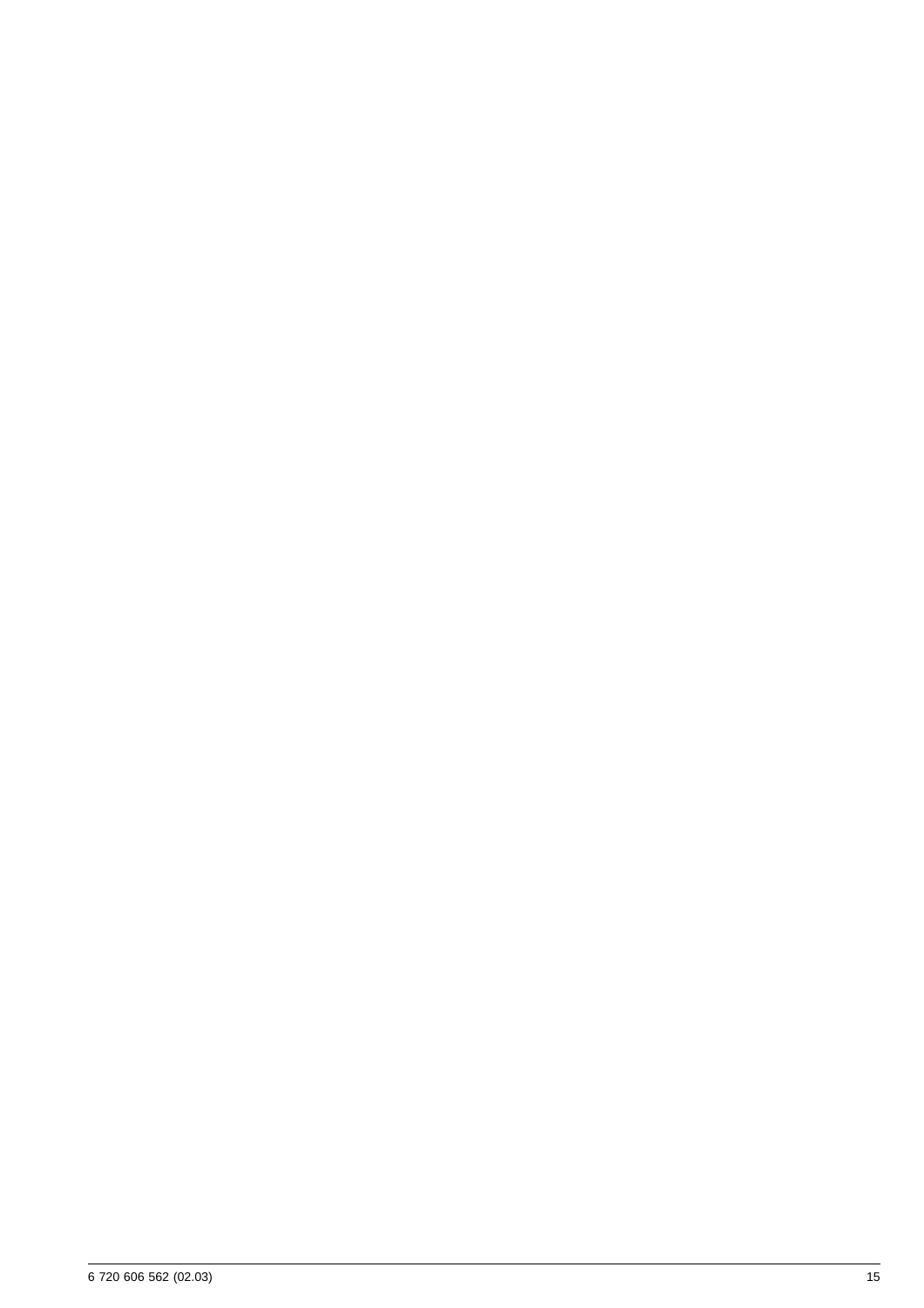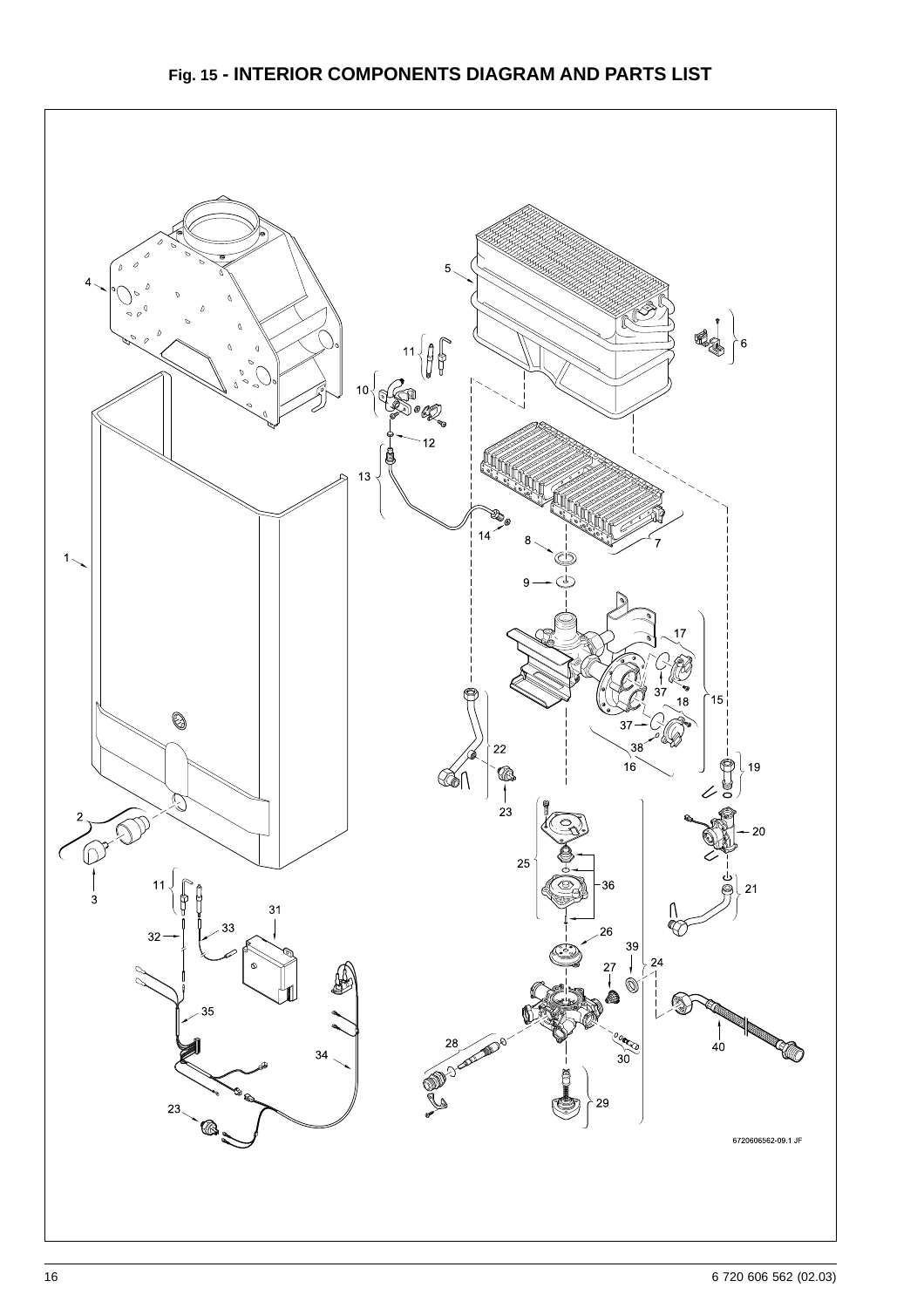### **Fig. 15 INTERIOR COMPONENTS DIAGRAM AND PARTS LIST 125HX**

| 1                       | <b>Front cover</b>                | ¤                       | 8705421752    |
|-------------------------|-----------------------------------|-------------------------|---------------|
| $\mathbf 2$             | Temperature adjustment knob comp. | $\alpha$                | 8702 000 219  |
| 3                       | Temperature adjustment knob       | $\alpha$                | 8 702 000 111 |
| 4                       | Draught diverter                  | ¤                       | 8 705 505 354 |
| 5                       | Heat exchanger                    | ¤                       | 8705406235    |
| 6                       | Temperature limit                 | ¤                       | 8707206132    |
| $\overline{\mathbf{7}}$ | Main burner                       | <b>NG</b>               | 8708120298    |
| $\overline{\mathbf{7}}$ | Main burner                       | <b>LPG</b>              | 8708120296    |
| 8                       | Washer                            | $\alpha$                | 8710 103 060  |
| 9                       | Throttle disc (7.0)               | <b>LPG</b>              | 8 700 100 174 |
| 10                      | Pilot burner (41.2)               | <b>LPG</b>              | 8708105491    |
| 10                      | Pilot burner                      | <b>NG</b>               | 8708 105 337  |
| 11                      | Set of electrodes                 | $\overline{\mathbf{u}}$ | 8718 107 067  |
| 12                      | Pilot injector (13)               | <b>NG</b>               | 8708200069    |
| 12                      | Pilot injector (74)               | <b>LPG</b>              | 8708200312    |
| 13                      | Pilot gas pipe                    | ¤                       | 8700707370    |
| 14                      | Washer                            | $\overline{a}$          | 8700 103 173  |
| 15                      | Gas valve                         | <b>NG</b>               | 8707011917    |
| 15                      | Gas valve                         | <b>LPG</b>              | 8707011945    |
| 16                      | Diaphragm switch                  | <b>NG</b>               | 8708504021    |
| 16                      | Diaphragm switch                  | <b>LPG</b>              | 8708504049    |
| 17                      | Pilot electrovalve                | ¤                       | 8708501249    |
| 18                      | <b>Burner electrovalve</b>        | ¤                       | 8708 501 250  |
| 19                      | Cold water pipe                   | $\alpha$                | 8700705972    |
| 20                      | Hydro-generator                   | $\alpha$                | 8707406026    |
| 21                      | Connecting pipe                   | ¤                       | 8700705947    |
| 22                      | Hot water pipe                    | ¤                       | 8700715080    |
| 23                      | Temperature limit                 | $\alpha$                | 8707206040    |
| 24                      | Water valve                       | $\alpha$                | 8707006353    |
| 25                      | Cover                             | ¤                       | 8705500101    |
| 26                      | Diaphragm<br>(C)                  | $\alpha$                | 8700 503 053  |
| 27                      | <b>Water strainer</b>             | ¤                       | 8700 507 001  |
| 28                      | Selector screw                    | ¤                       | 8708500289    |
| 29                      | Volumetric water governor         | ¤                       | 8705705026    |
| 30                      | Venturi (23S)                     | ¤                       | 8708205279    |
| 31                      | Ignition unit                     | ¤                       | 8707207085    |
| 32                      | Cable                             | ¤                       | 8704 404 040  |
| 33                      | Ignition cable                    | ¤                       | 8704404039    |
| 34                      | Flue gas safety device            | ¤                       | 8707206235    |
| 35                      | Set of cables                     | ¤                       | 8704 404 038  |
| 36                      | Water valve repair kit            | ¤                       | 8703406178    |
| 37                      | $O$ 'ring                         | ¤                       | 8700 205 120  |
| 38                      | $O'$ ring                         | ¤                       | 8700 205 119  |
| 39                      | Water connections gasket          | ¤                       | 8710 103 043  |
| 40                      | Water elbow fitting               | ¤                       | 8 700 703 114 |